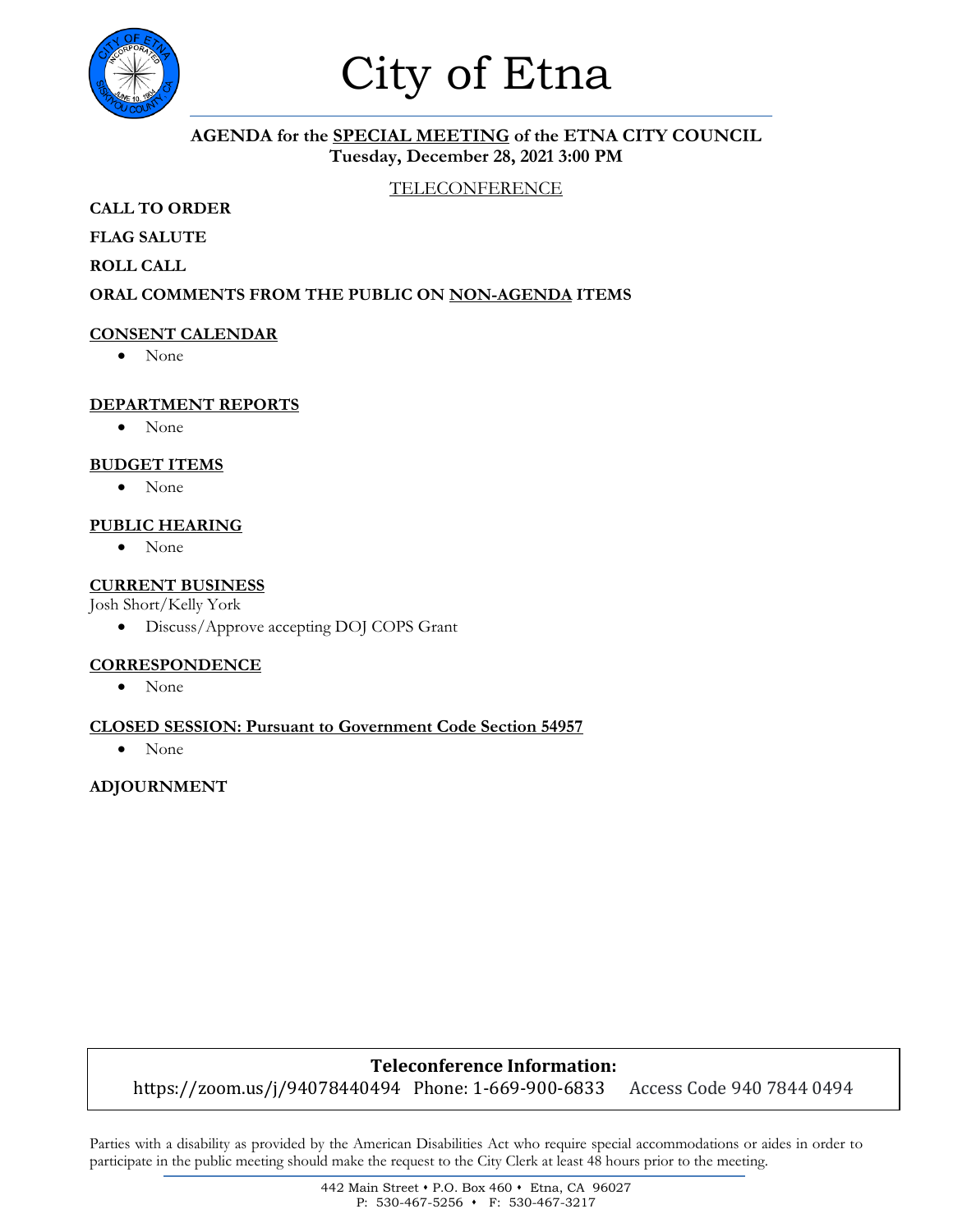



#### . ' ' *') (:*  **Agenda Request**

Date of Meeting: 12.2 <sup>8</sup> .21

Spokesperson(s): Josh Short/Kelly Yo  $r$   $\sim$   $r$   $\sim$   $r$   $\sim$   $r$   $\sim$   $r$   $\sim$   $r$   $\sim$   $r$   $\sim$   $r$   $\sim$   $r$   $\sim$   $r$   $\sim$   $r$   $\sim$   $r$   $\sim$   $r$   $\sim$   $r$   $\sim$   $r$   $\sim$   $r$   $\sim$   $r$   $\sim$   $r$   $\sim$   $r$   $\sim$   $r$   $\sim$   $r$   $\sim$   $r$   $\sim$   $r$   $\sim$   $r$   $\sim$   $r$ 

ls this for Discussion **ii** or are you requesting an Action **ii** 

Subject/Request: Special COPS Grant

Please provide a description of the request and attach supporting documentation:

 $\cdots$ 

 $\frac{1}{2}$ .

Accept \$263,709 DOJ COPS Grant  $\frac{1}{i}$ 

Will there be a financial impact to the City?  $\blacksquare$  Yes  $\square$  No If Yes, \$ $\frac{263,709}{\square}$ 

 $\overline{\phantom{a}}$ 

Please describe:

Allocation to be determined

*NOTE: Agenda requests must be received no less than four working days before the date of meeting. Return this form and supporting documentation to address below.*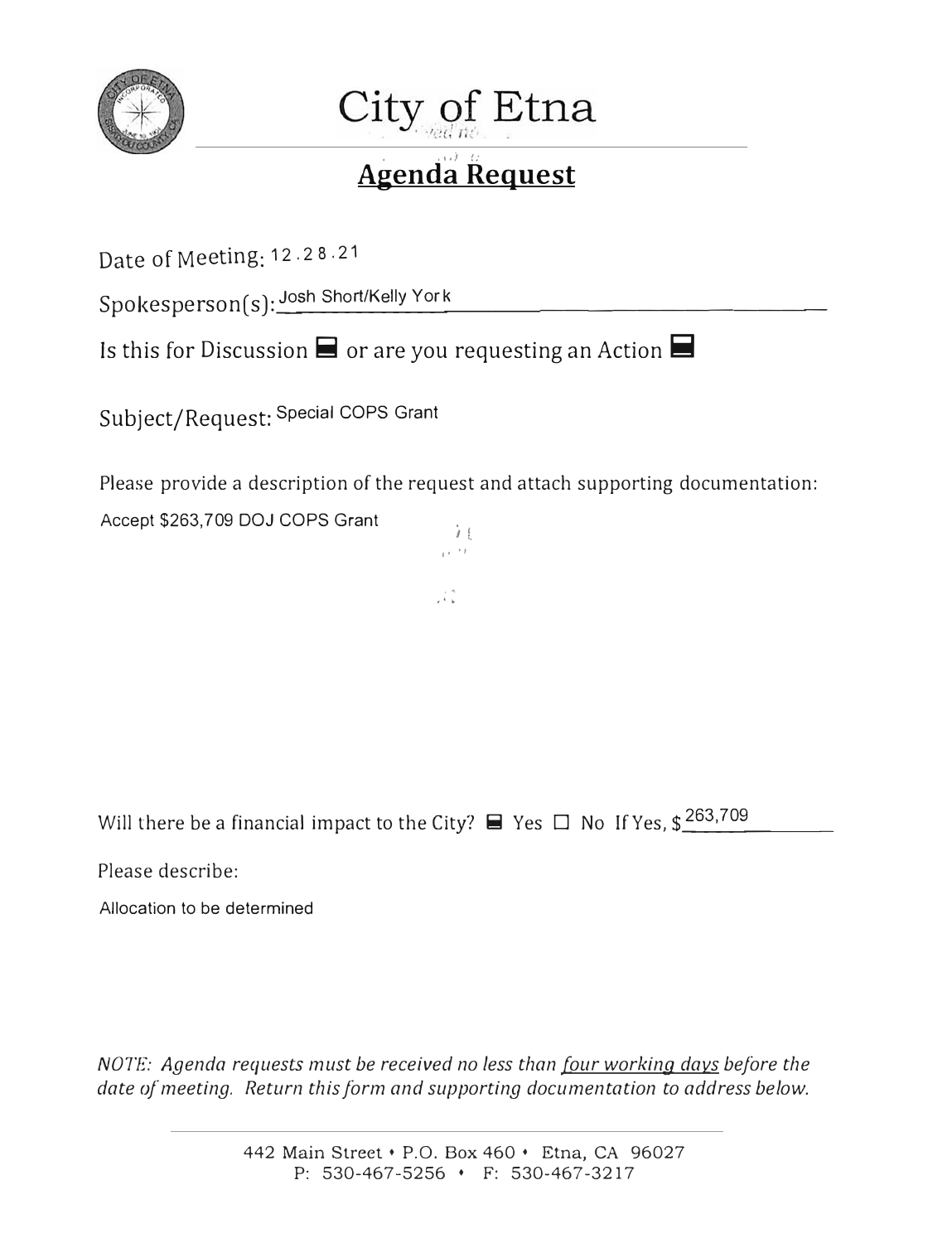

### **POLICE DEPARTMENT**

Joshua E. Short, Chief of Police



Distinguished board members,

At the direction and request of Etna City Council during the November 22<sup>nd</sup> meeting regarding the acceptance of the National Cops(CHP) grant monies, the following outlines and provides financial responsibilities to ensure the added position can be sustained for not only a 4<sup>th</sup> year but for an indefinite amount of time.

- 1. **Dissolution of SUMMIT** Two years ago it was decided by Siskiyou County Law Enforcement leaders to dissolve the county's Northern Drug task Force(SUMMIT). During this meeting a decision was made to evenly distribute asset forfeiture money to all participating agencies. Since Etna Police Department had been a contributor to the team the City of Etna would receive their portion. I verified with Yreka Police department the holder of the SUMMIT monies if and when this funding would be available. I received confirmation as of last week the money was still allocated to Etna City and would be released shortly upon a resolution being provided by Yreka Police Department. These monies totaled approximately **\$60,000**
- 2. **NSMIT Augmentation** Throughout the past six months our affiliation with NSMIT(North State Major Investigations Team) has begun to be restructured by adding additional personnel and team locations. Detective Mendes has been a team member for many years and receives overtime monies from the initiative offsetting his salary for the City of Etna to essentially pay part time for the **position.** While it hasn't been set in stone by the NSMIT board as of this date it is our goal to restructure the initiative and place Detective Mendes into a different role. This would enable the board to adjust and provide more funding to this position. Total offset would save the City of Etna approximately **\$10,000 to \$15,000** a year.
- 3. **Restructure of Dispatch Services** Over the past year I have been looking into the restructuring of our dispatch services. While there are several aspects of this change still being developed it appears this restructuring would save the City of Etna approximately **\$5,000 to \$10,000** annually.
- **4. COPS crime prevention(PAL)-** The city currently provides \$10,000 for crime prevention from the states COPS grant. The PAL program has grown and been able to become more self-sufficient through grants and saving practices. If necessary PAL could absorb the loss of this money saving the city another **\$5,000** annually. I would still like to see the other \$5,000 go to the pool to help sustain its existence.
- **5. Town of Ft. Jones** After informing the town of Ft. Jones of the grant award we have received along with the requirements of such grant, the town offered to contribute monies equal to half of the positions cost to meet the requirements of the  $4<sup>th</sup>$  year retention. Their portion would be equal to approximately **\$32,000** if needed.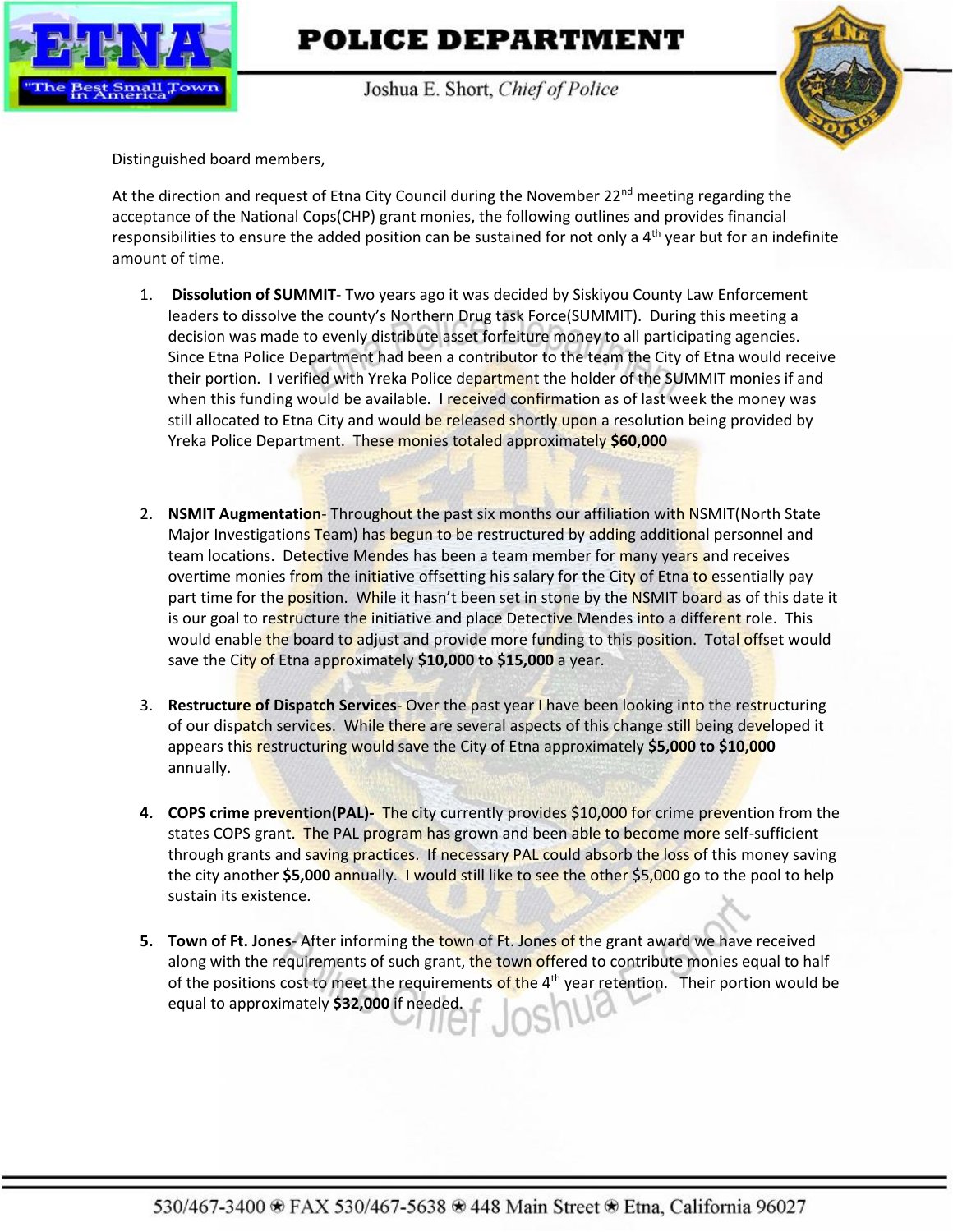While the first page of this letter describes how we can be fiscally responsible and retaining the position for the grants 4<sup>th</sup> year requirement the following will reflect how we can develop partnerships with other organizations and governments to retain this additional position indefinitely.

Additionally I think it is important to mention again how by providing additional personnel it benefits not only our community but also the police department and employees. Several years ago the Counties Grand Jury conducted a report on Etna Police Department just as they do with all police departments in the county on a regular basis. In the findings it found to help effectively provide law enforcement services to the towns of Etna and Ft. Jones it recommended a department of 5.1 officers. We currently have 4 full time officers including me in which I also have chief administrative duties as well taking up much of my time. Some of the benefits in providing another position would be officer safety. Often we are handling calls for service alone creating a dangerous situation for all parties involved. While I have confidence in our officers I believe it is also important and we owe it to them in providing them with the safest work environment as possible. The liability in which is created when handling certain calls alone skyrockets for the city and its constituents as this continues. We also need to keep in mind the burn out factor of our employees and what that means for the city. It is important we are able to provide them with adequate time off and the ability to decompress. Law Enforcement is a very stressful and at times dangerous profession. Even in Scott Valley we are not immune from the violence we see occurring around the nation. It is only with hard work from our officers being proactive and present we have not seen this occur in our valley.

**Partnerships- Scott Valley unified School District**- In the interest of maintaining this additional position indefinitely if the council choses to except it, I have reached out to our school district for ideas and proposals to provide funding. Meetings have been very positive and the interest in our school district as well as our community is very high. While the school board would have to make the decision to except this partnership however that looks, if accepted would be able to provide funding towards and officer position. Many schools have programs like this and have had positive findings in our youth and the partnership which is created with local law enforcement. There are many examples out there including local schools and police departments reaching a partnership. The funding ranges from part-time to full time allocations.

**Quartz Valley Indian Reservation**- Also over the past couple years we have been in talks with QVIR and their interest in providing a contractual police officer position. This interest has become clearer in the recent months as it would provide additional services not only to QVIR but would provide funding for that additional position.

Due to our unique setting it is with pride we establish and maintain a strong relationship with each other and outlying communities. It is with this strong partnership and commitment to each other we are able to care and watch out for one another in order to provide the safest and most unique historic communities in the country.

While these above partnerships are not yet set in stone, I think it is imperative we look to our future and establish programs that can provide for our communities. Over the next three years it is my plan to develop these programs so we can sustain them for many years to come.

By implementing the changes in our budget and acquiring additional moneys from above, not including any potential future partnerships or Ft. Jones contribution we would accumulate approximately **\$80,000** at the minimum to maintain the position for the  $4<sup>th</sup>$  year of service required by the grant. According to the city's calculations the 4<sup>th</sup> year would cost approximately \$65,000 leaving discretionary funding.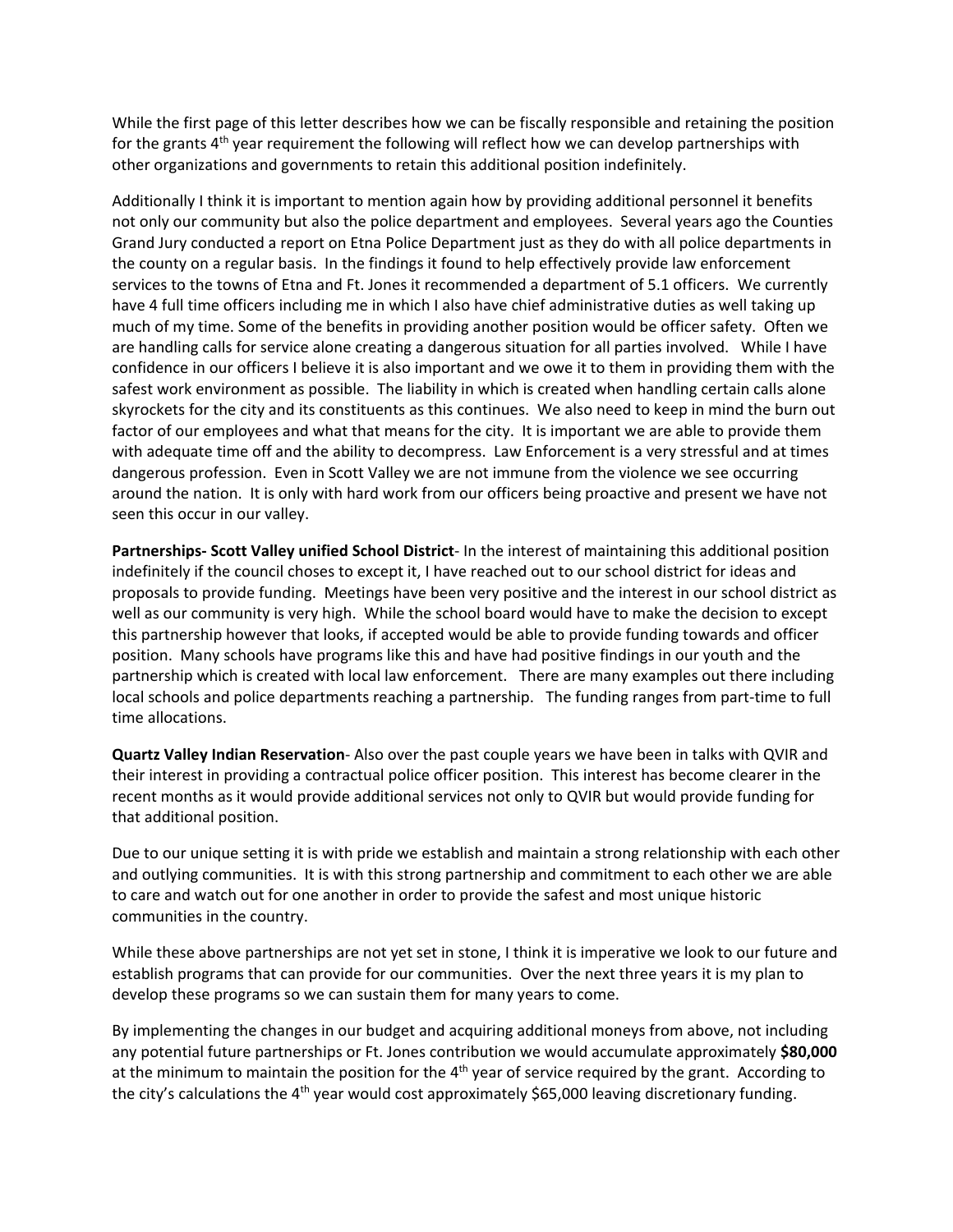#### **Kris Hargrove**

From: Sent: To: Subject: jshort <jshort@sisqtel.net> Friday, November 19, 2021 9:24 AM Kris Hargrove FW: Justice Department Announces \$139 Million for Law Enforcement Hiring to **Advance Community Policing** 

Sent from my Verizon, Samsung Galaxy smartphone

-------- Original message --------From: "Horwood, Lauren (USACAE)" <Lauren.Horwood@usdoj.gov> Date: 11/18/21 2:29 PM (GMT-08:00) To: Subject: Justice Department Announces \$139 Million for Law Enforcement Hiring to Advance Community Policing



United States Attorney's Office Eastern District of California

FOR IMMEDIATE RELEASE Thursday, November 18, 2021  $EDCA.gov$  | @EDCAnews

Contact: Lauren Horwood Public Affairs Officer Lauren.Horwood@usdoj.gov

#### Justice Department Announces \$139 Million for Law Enforcement Hiring to Advance **Community Policing**

\$2,138,709 Awarded to Law Enforcement Agencies in the Eastern District of California

Sacramento, Calif. – The Department of Justice today announced more than \$139 million in grant funding through the department's Office of Community Oriented Policing Services (COPS Office) COPS Hiring Program. The awards provide direct funding to 183 law enforcement agencies across the nation, allowing those agencies to hire 1,066 additional fulltime law

HOTEL AGEIN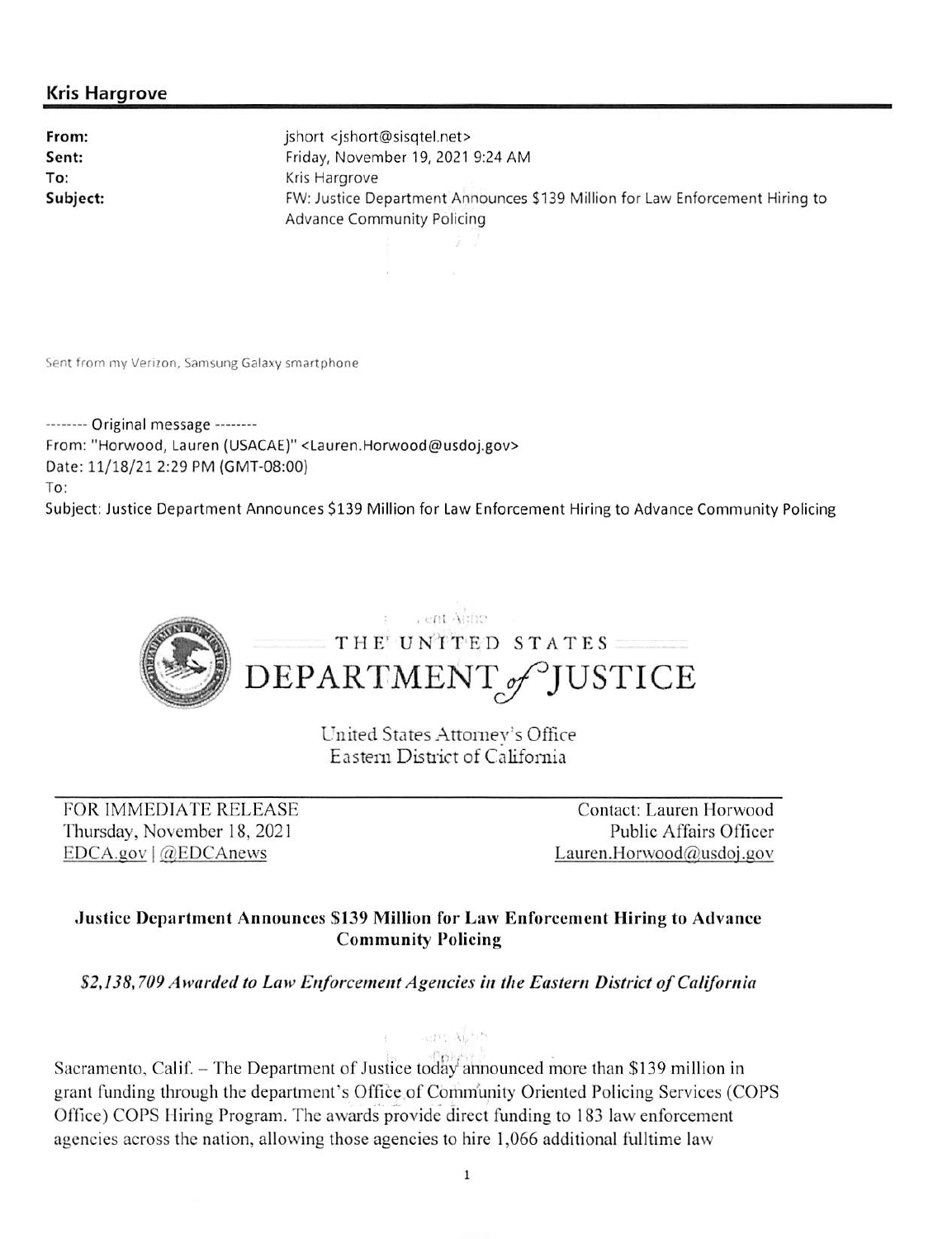enforcement professionals. In the Eastern District of California, two cities were awarded funding totaling \$2,138,709.

"We are committed to providing police departments with the resources needed to help ensure community safety and build community trust," said Attorney General Merrick B. Garland. "The grants we are announcing today will enable law enforcement agencies across the country to hire more than 1,000 additional officers to support vitally important community oriented policing programs."

The following cities in the Eastern District of California received awards: The City of Etna in Siskiyou County received \$263,709 to fund one position and the City of Sacramento received  $\mathcal{L}^{\mathcal{L}}(\mathcal{A})=\mathcal{L}^{\mathcal{L}}(\mathcal{A})=\mathcal{L}^{\mathcal{L}}(\mathcal{A})$ \$1.875.000 to fund 15 positions.  $\frac{1}{2} \sum_{i=1}^{n}$  $\mathcal{L} = \mathcal{L}$ 

The COPS Hiring Program is a competitive award program intended to reduce crime and advance public safety through community policing. The COPS Hiring Program provides funds directly to law enforcement agencies to hire new or rehire additional career law enforcement officers, thereby increasing their community policing capacity and crime prevention efforts. Of the 183 agencies awarded grants today, approximately half will use the funding to focus on building legitimacy and trust between law enforcement and communities; 41 agencies will seek to address high rates of gun violence; 21 will focus on other areas of violence; and 19 will focus COPS Hiring Program resources on combating hate and domestic extremism or supporting police-based responses to persons in crisis. The complete list of awards can be found here.

Since its creation in 1994, COPS has invested more than \$14 billion to advance community policing, including grants awarded to more than 13,000 state, local and tribal law enforcement agencies to fund the hiring and redeployment of more than 135,000 officers. The COPS Hiring Program, COPS' flagship program, continues to be in demand today: In fiscal year 2021, COPS received 590 applications requesting nearly 3,000 law enforcement positions. For fiscal year 2022, President Biden has requested \$537 million for COPS Hiring Program, an increase of \$300 million.

To learn more about the COPS Hiring Program, please visit https://cops.usdoj.gov/chp-award. For additional information about the COPS Office, please visit https://cops.usdoj.gov/.

The COPS Office is the federal component of the Department of Justice responsible for advancing community policing nationwide. The only Department of Justice agency with policing in its name, the COPS Office was established in 1994 and has been the cornerstone of the nation's crime fighting strategy with grants, a variety of knowledge resource products, and training and technical assistance. Through the years, the COPS Office has become the go-to organization for law enforcement agencies across the country and continues to listen to the field and provide the resources that are needed to reduce crime and build trust between law enforcement and the communities served.

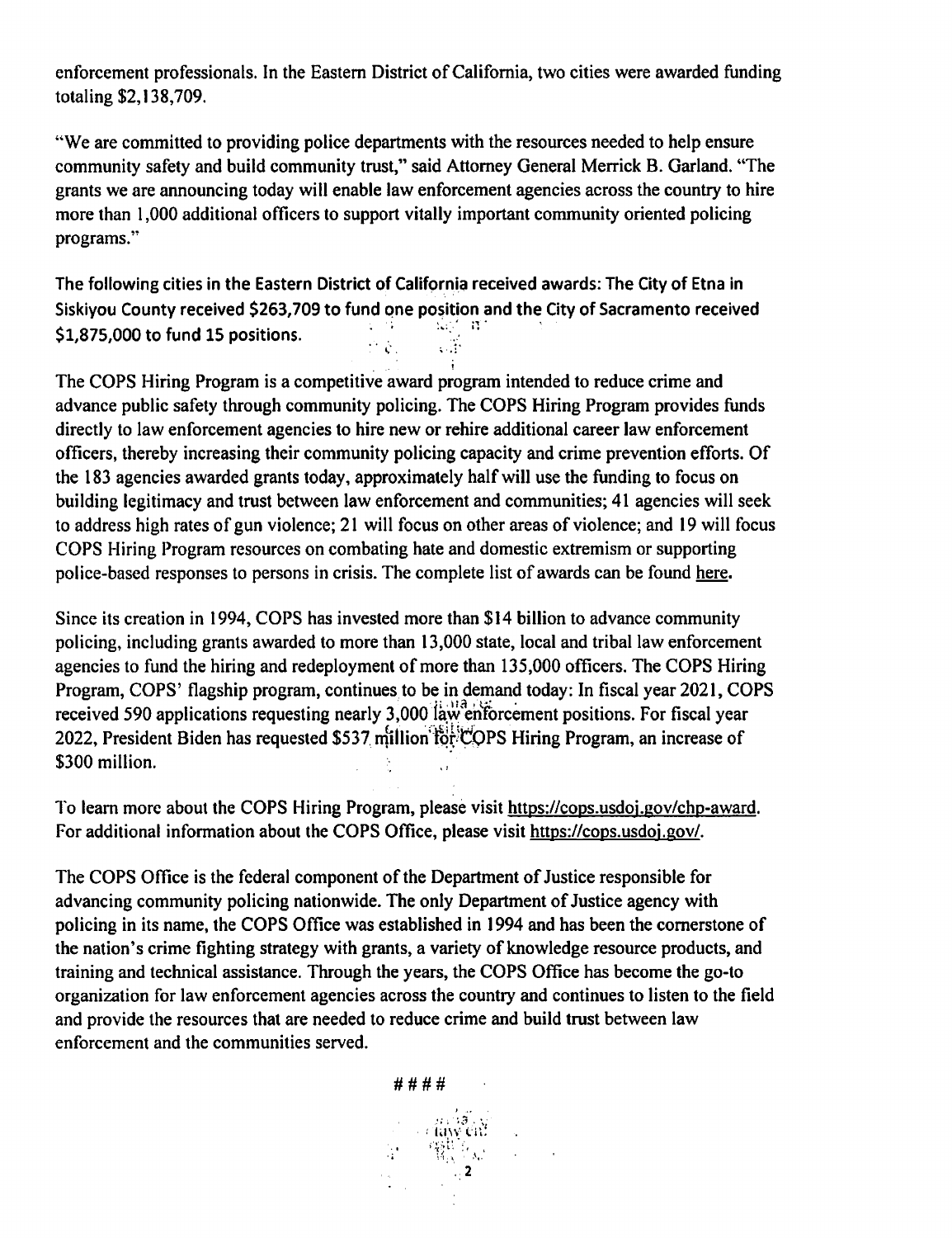#### **Kris Hargrove**

From: Sent: To: Subiect: Joshua Short Friday, November 19, 2021 9:27 AM Kris Hargrove Fwd: FY2021 COPS Hiring Program (CHP) Award Announcement

Sent from my Verizon, Samsung Galaxy smartphone Get Outlook for Android

From: Office of Community Oriented Policing Services (COPS) <copsusdoj@service.govdelivery.com> Sent: Thursday, November 18, 2021, 7:49 AM To: Joshua Short Subject: FY2021 COPS Hiring Program (CHP) Award Announcement



# U.S. DEPARTMENT O OFFICE OF COMMUNI 145 N Street, NE, Washi

November 18, 2021

Re: COPS Office FY2021 COPS Hiring Program (CHP) award number 15JCOPS-21-GG-03450-UHPX

Dear Chief of Police Joshua Short:

On behalf of the Attorney General of the United States, Merrick B. Garland, and the Office of Community Oriented Policing Services (COPS Office), it is my pleasure to inform you that we have approved your proposal for the FY2021 COPS Hiring Program (CHP) in the amount of \$263,709. The COPS Office recognizes and appreciates your commitment to this very important initiative.

 $\mathbf{1}$